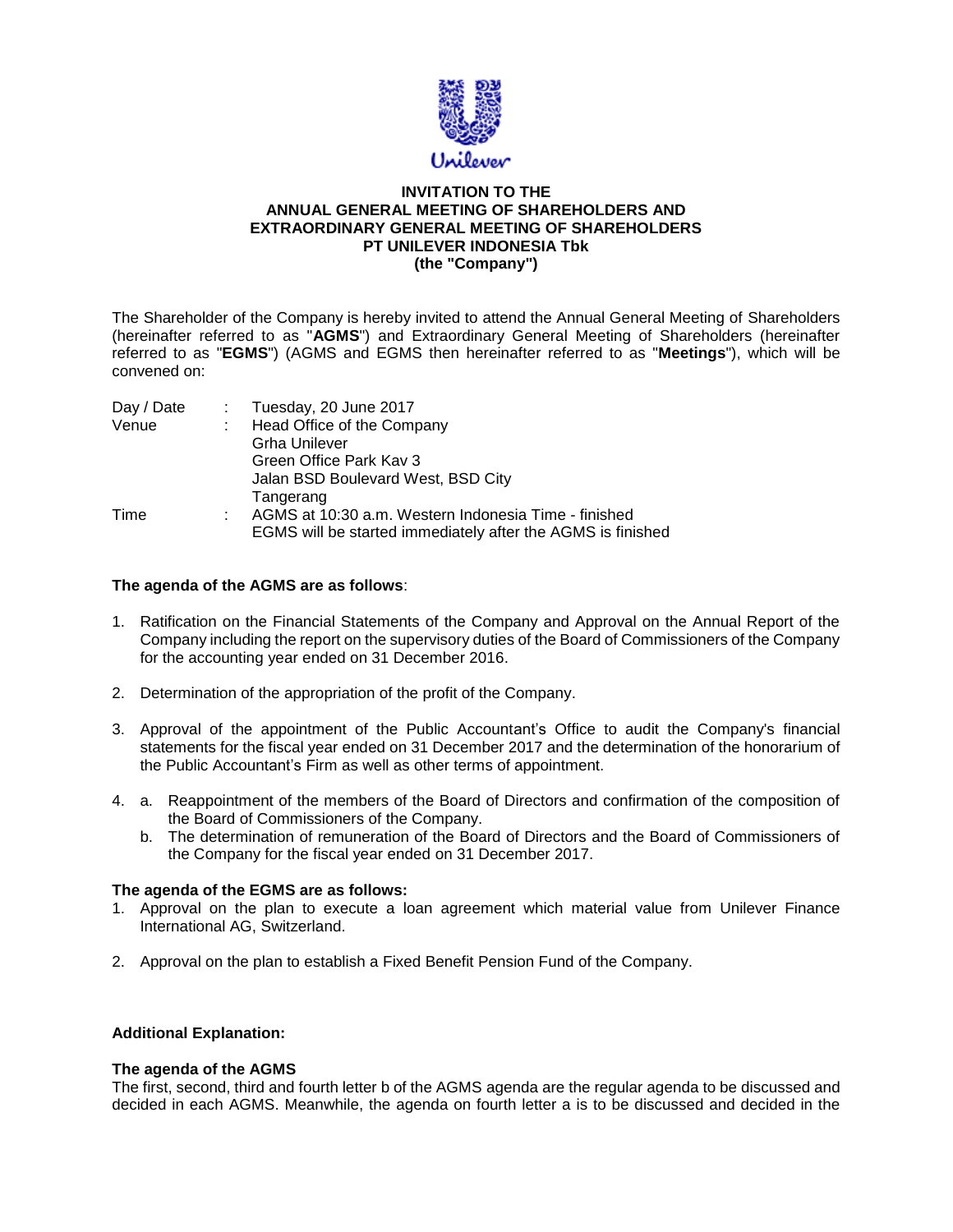AGMS because the term of office for all members of the Board of Directors will terminated at the closing of the AGMS, therefore, it is proposed in the AGMS to reappoint all the members of the Board of Directors. Regarding the Board of Commissioners, only confirmation will be made on the composition of the Board of Commissioners of the Company as decided in the Annual General Meeting of Shareholders of the Company on 8 June 2015, with the term of office up to the closing of the Annual General Meeting of Shareholders of the Company in year 2018.

More detail explanation on the AGMS agenda can be accessed through the Company's website www.unilever.co. id.

## **The agenda of the EGMS**

- 1. Unilever Finance International AG, Switzerland is an affiliate of the Company and to comply with the provisions of the Regulations IX.E.1 and IX.E.2 the Company has conducted an Information Disclosure on 8 May 2017 in 1 (one) national newspaper.
- 2. At the EGMS of the Company on 8 June 2015, it has been approved an assignment of the Company Fixed Benefit Pension Fund Program to the Financial Institution Fixed Benefit Pension Fund, however the Company feels the need to re-establish the Company's Fixed Benefit Pension Fund.

More detail explanation on the EGMS agenda can be accessed through the Company's website www.unilever.co. id.

# **NOTES**:

- 1. In relation to the Meetings, the Company will not send a separate individual invitation to each Shareholders of the Company, so this invitation shall serve as an official invitation to the Shareholders of the Company.
- 2. Materials which will be discussed in the Meeting have been made available and may be obtained during business hours at the Company's head office, Grha Unilever, Green Office Park, BSD Boulevard West Road Kav. 3 BSD City, Tangerang 15345, from the date of this invitation. The Company will make the material available in the Company's website [www.unilever.co.id.](http://www.unilever.co.id/) Materials for the Meeting will also be provided at the time of the Meeting.
- 3. Those who eligible to attend the Meeting are:
	- a. Shareholders of the Company or their proxies whose shares have not been included in the Collective Custody, ie those whose names are legally registered in the Shareholders Register of the Company on 22 May 2017 at 16:00 Western Indonesia Time; and
	- b. Shareholder or authorized shareholder of the Company whose shares have been entered into Collective Custody at PT Kustodian Sentral Efek Indonesia (hereinafter referred to as "KSEI") or to the Custodian Bank (hereinafter referred to as "CB") or to the Securities Company (hereinafter referred to as "SC") Those whose names are recorded in the List of Account Holders in KSEI, CB or SC on 22 May 2017 at 16.00 Western Indonesia Time, as evidenced by Written Confirmation For Meetings (hereinafter referred to as "KTUR").
- 4. The Shareholders whose shares have not been included in the Collective Custody or their legal proxies who attend the Meeting, are required to present the original Certificate of the Collective Share, or provide its copy along with the copy of valid Identification Card (ID Card) or any other valid identification document to the registration officer prior to entering the Meeting venue. For Shareholders whose shares have been included in the Collective Custody or their legal proxy, are required to provide the original Written Confirmation to Attend the Meeting and the copy of a valid Identification Card or any other valid identification document.
- 5. a. The Shareholders of the Company who cannot attend the Meetings could only be represented by their proxies based on a Power of Attorney, which form which has been provided by the Board of Directors of the Company or any other form which may satisfy the Board of Directors, with a provision that the member of the Board of Directors, Board of Commissioner and the employee of